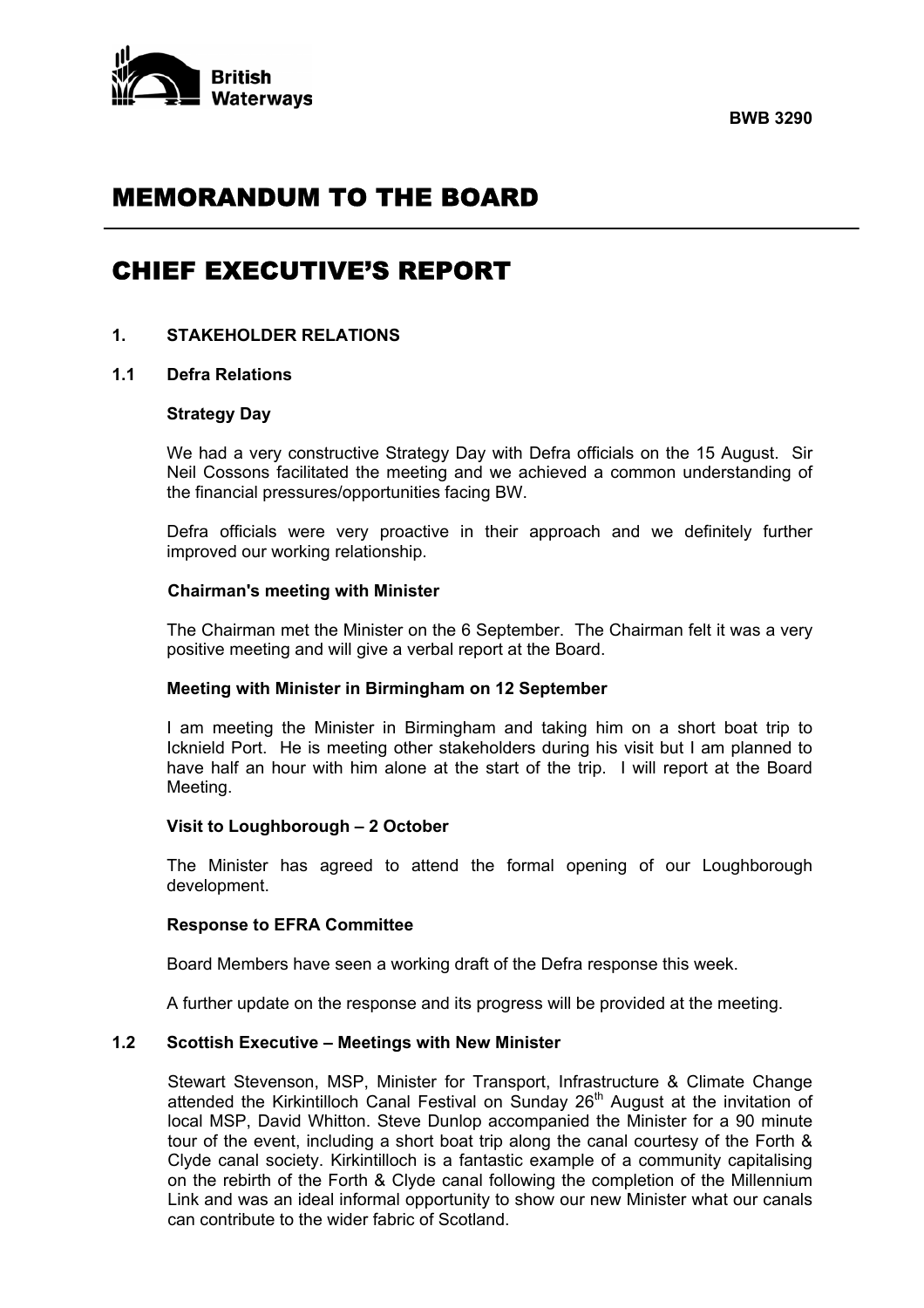Campbell Christie, Steve Dunlop & Nicola Christie attended a meeting with the Minister and our lead civil servant, Margaret Horn, at our offices in Inverness on 29<sup>th</sup> August. Steve Dunlop gave an overview of British Waterways Scotland demonstrating that our waterways are assets that impact on many aspects of life in Scotland. Crucially, it was highlighted that BWS is a uniquely cross-cutting organisation already delivering activities which are both consistent with and supportive of the clear governmental direction built around five strategic objectives – smarter, wealthier & fairer; healthier; safer & stronger and greener and with continuing support, BWS can continue to contribute to the economic, social and environmental wellbeing of Scotland.

A dinner on 26<sup>th</sup> September in Edinburgh has been arranged for Tony Hales, Robin Evans, Campbell Christie, Duncan Sutherland and Steve Dunlop to discuss issues with the Minister and John Ewing ahead of the Minister's planned address to the BWS Annual Meeting the following morning.

## **1.3 Welsh Public Affairs**

We enjoyed an excellent Royal Welsh Show, where I launched a report that demonstrates that Welsh canals return more than 10 times their cost of maintenance to local economies in terms of benefit. The report has attracted interest from local authorities as well as regulators, and we see parallels with the English rural economy too. Following the show we have been visited by the new Welsh Heritage Minister, and expect the deputy First Minister to visit the Montgomery Canal shortly.

The new coalition between Labour and Plaid Cymru has resulted in ministers without general experience of waterways being appointed. We are working to engage with the new government. It also makes it more likely that there will be a serious push towards fuller devolution.

## **1.4 Freight – OXERA Report**

 The process of discussing the pre-publication OXERA report with interested parties who could be potential allies is going well. Simon Salem has held meetings with Commercial Boat Owners Association, Freight Transport Association and Chartered Institute of Logistics and Transport. Further meetings are planned with the Confederation of British Industry, British Chambers of Commerce, Sea & Water and Inland Waterways Association.

 All the signs are that we are building a more supportive coalition which can work together to influence government rather than attack British Waterways. The draft response to the EFRA Committee report should be helpful and we plan to co-ordinate evidence to an upcoming Transport Select Committee inquiry on sustainable transport.

## **2. MARKETING & CUSTOMER SERVICE**

#### **2.1 Customer Service Transformation**

#### **B2B relationships**

 Marketing Best Practise, a small training company spun out of Cranfield business school, has been appointed to run the B2B development programme beginning in November 2007. This is a twelve month programme for teams in each operating business unit and relevant central departments.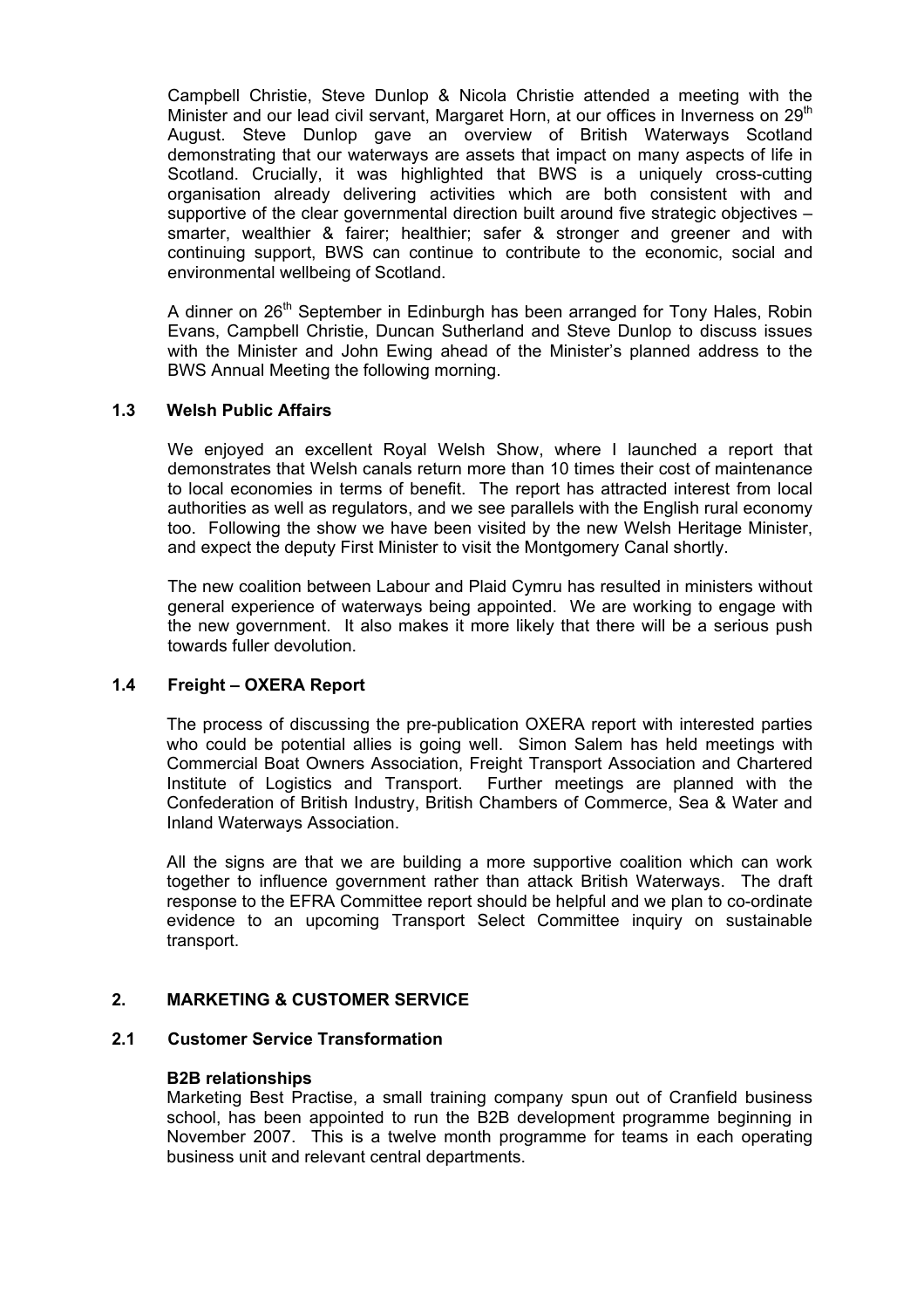#### **Talking to customers**

 Programme continues through to March 2008. The objective is for all BW people to have participated in the one day workshop by this date.

## **Volunteers**

 The potential to engage volunteer guides at trial BW destinations is to be tested during October 2007. The work will also identify those barriers that need to be overcome if BW is to pursue such volunteer programmes on any meaningful or permanent basis.

#### **Customer service standards**

 The project has experienced some delay while financial implications of the proposed minimum safety standards are fully assessed. Directors are to consider draft standards on 1 October.

#### **2.2 Implementing marketing strategy (B2C)**

 The 'demand chain' analysis was completed with McCann Erickson during the summer. It validated our strategic marketing approach with its emphasis on functional customers and then allowed us to produce a new brand footprint to underpin our planned marketing.

 As a result of our analysis our emphasis in increasing footfall has moved to unique visitors rather than visits (although both will still be measured).

 A 'mood video' encapsulating the waterway product has been made and used for internal communications. A number of different cuts of it will be produced for use in presentations to business partners and consumer advertising

 Our test marketing campaign starts w/c 8 October in five areas, all chosen because they have a good stretch(es) of towpath/waterway with a high-density population nearby. This offers good potential to increase visitor numbers. The areas are:

- Lancaster in the North West
- Nottingham & Leicester and surrounding area in the East Midlands
- Birmingham (plus Hatton & Fradley) in the West Midlands
- Milton Keynes and surrounding area in the South East
- Paddington to Camden in London

 Depending on the location, the campaigns will include some or all of the following marketing tactics: billboard posters (48 & 6 sheets), sponsorship of sandwich bags, newspaper advertisements, 30-second commercials (on selected trainlines), and information booklets delivered to local homes. This activity will be complemented by PR activity.

 A major part of the campaign is showing people the many ways that canals and rivers can play a part in their daily lives by offering an alternative and more attractive environment, such as taking a traffic-free route to work, walking the dog and outdoor exercising as well as a great place to eat and drink, or to take the kids to feed the ducks.

 The success of the campaign will be measured by a programme of research before and during the campaign. Visit numbers will be measured by pedestrian counters and the research will test actual visits made, likelihood to visit in the future, as well as reaction to the marketing material.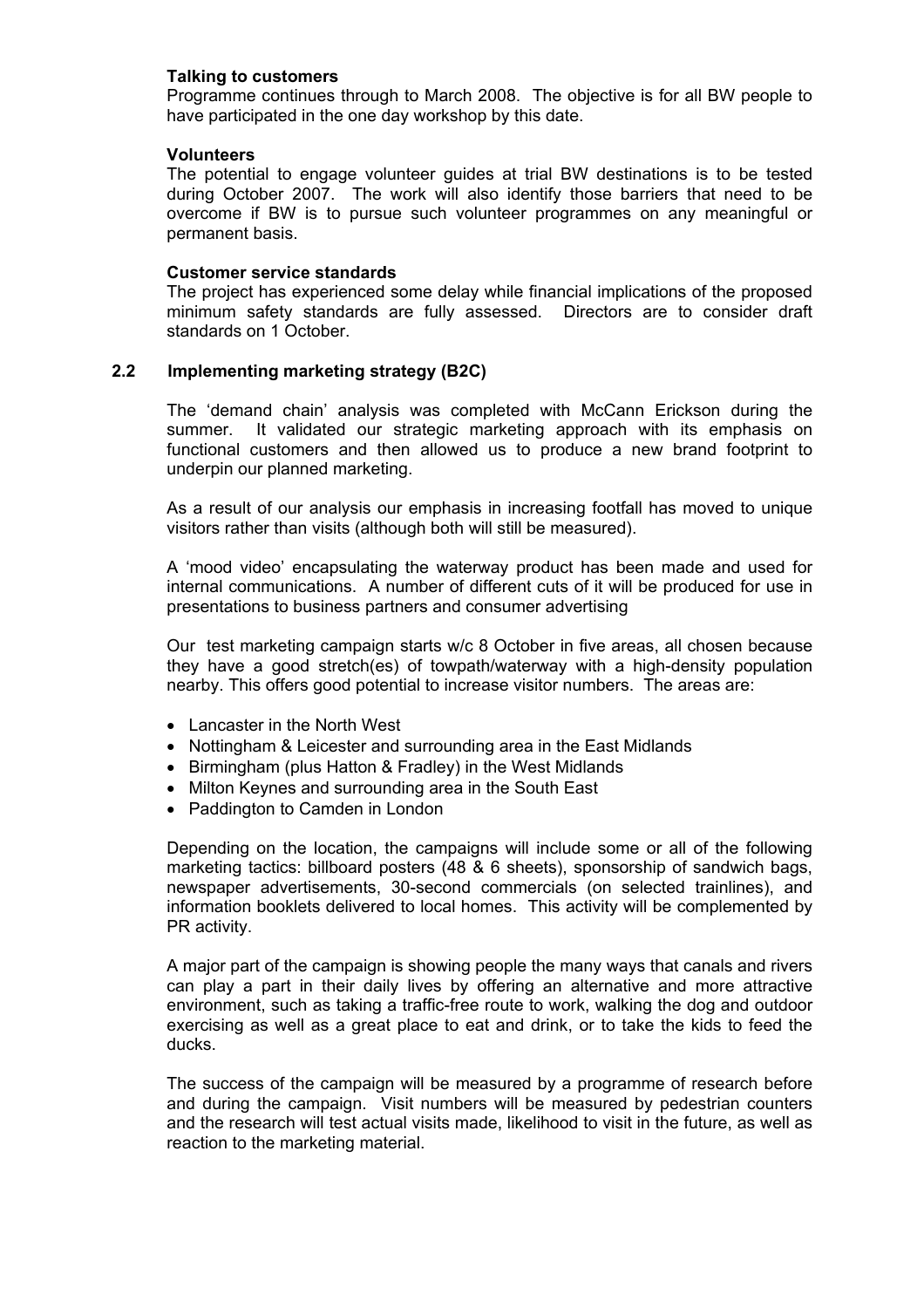#### **2.3 Leisure business**

#### **Mooring tenders**

 The first mooring tenders are due to start in late September. Interest has been building and there are now over 2682 registrations for information about tenders. Waiting lists have now been closed and frozen. There is still strong opposition from user groups although in recent weeks the number of individual complaints has been small. We are monitoring the situation closely.

#### **Licence prices**

 Consultation on proposed licence increases of 10% plus cost inflation will begin at the end of September.

## **3. STRATEGIC PEOPLE ISSUES**

#### **3.1 Excellence Awards**

We have revised our internal awards programme this year. In place of the old Lock & Bridge Competition that rewarded maintenance standards, we have introduced Excellence Awards. Anything that demonstrates excellence is eligible for the awards and each Business Unit has an internal competition with the General Manager choosing a winner. I am visiting each Business Unit and meeting with the winners (and the two runners-up) to both congratulate them and learn what they did. I will then select a national winner in October.

## **3.2 Steve Dunlop - BURA**

 Steve Dunlop has been elected to the BURA Board following the conclusion of the ballot at the AGM. Mark Ryder of ISIS was similarly elected for a 3 year tenure in 2006.

#### **3.3 Senior management changes**

 Customer Operations Manager - Yorkshire. Jeremy Tuck joins us from the National Trust on 1 October. Jeremy has extensive customer and volunteer-related operations management experience.

 Business Development Manager - South West. James Young will take up this post on 4 October bringing strong commercial expertise gained at Donaldsons property consultants, South West Regional Development Agency and English Partnerships.

 General Manager - Wales & Border Counties. Julie Sharman returned from maternity leave on 4 September and David Baldacchino returned to his substantive role as Customer Operations Manager following successful temporary appointment as General Manager during Julie's absence.

 Asset & Programme Manager - Wales & Border Counties. Darren Green, Senior Engineer is to be appointed acting Asset & Programme Manager following the transfer of previous secondee Mark Duquemin to Audit.

 External Relations Manager. Eugene Baston has resigned and the opportunity is being taken to restructure the function to bring greater focus to this area of activity at reduced cost. Ed Fox, Corporate Affairs Manager - London will take over responsibility for external relations in addition to his existing responsibilities. Jonathan Bryant assumes responsibility for complaint management and for stakeholder relations excepting those with the inland marine trade.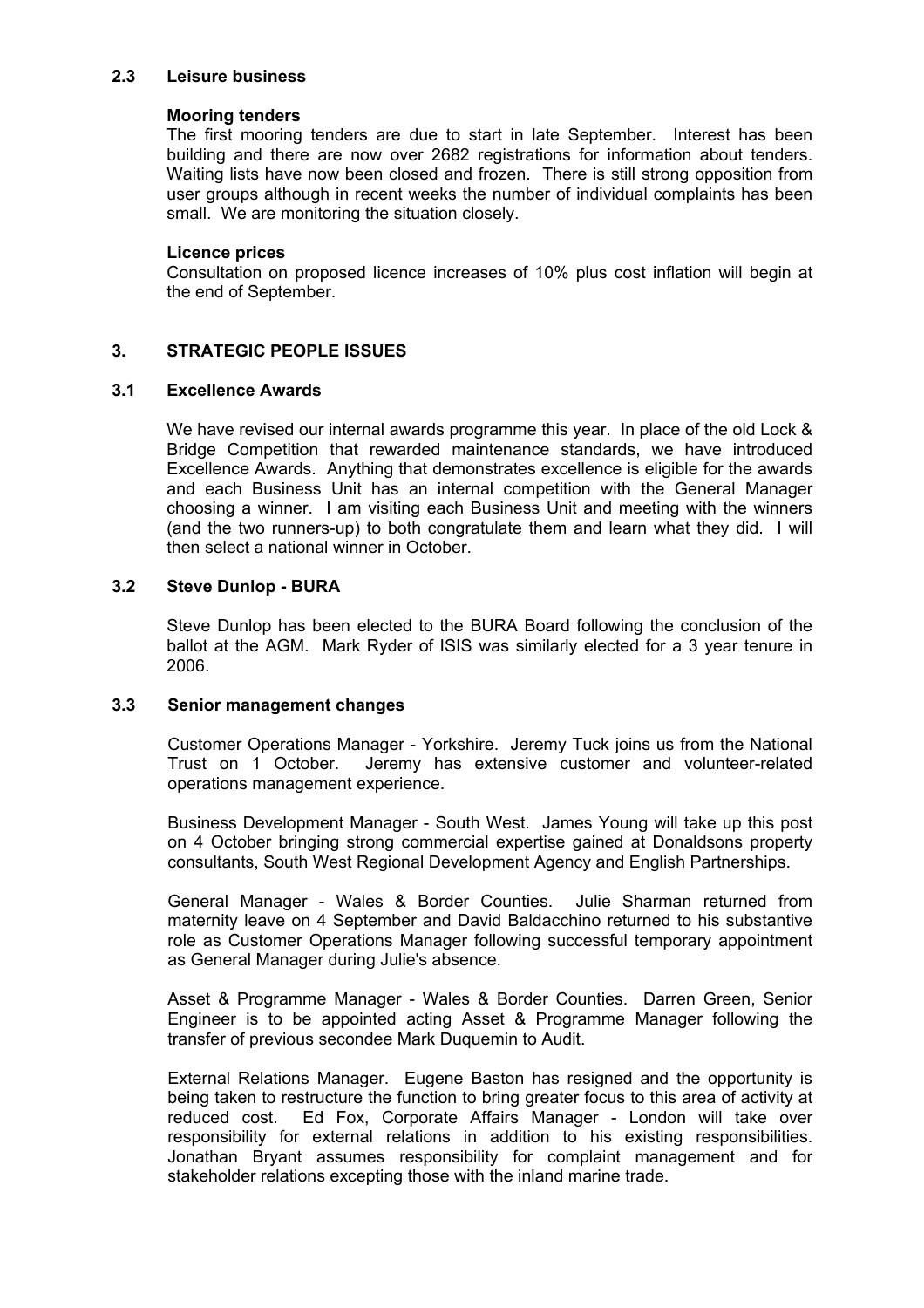## **3.4 Leadership development**

 Work is progressing to design a comprehensive leadership development programme working with consultants the Centre for High Performance Development (CHPD). Executive directors have completed diagnostic questionnaires, a 360 degree process and been workshadowed by a CHPD consultant who has produced a behavioural leadership assessment for each director. Design has begun of the next stages of the programme, which will extend the process throughout the remainder of the senior management population. The Board will be kept updated of progress.

## **4. LEISURE**

## **4.1 Gloucester Waterways Museum**

 The consultants employed jointly by BW and Gloucester Heritage Urban Regeneration Company (GHURC) to look into the operation of the Waterways Museum in Gloucester have presented their final report to both the TWT trustees and the GHURC board. There are a number of conclusions, none of which particularly surprise us. It is recommended that the museum should close in November this year for an overhaul in time for a reopening at Easter 2008. This overhaul should include space reduction – one floor of Alexandra Warehouse; the contracting out of the café and boat trip operations (both lose money); the appointment of a part time Artistic Director to really drive the leisure and tourism agenda and a close look at the local management to determine if they can really take the museum forward. The future is not one that is seen without subsidy but that the recent growth in the subsidy required should be contained. There is a distinct possibility that the GHURC will be able to part fund a significant part of the overhaul cost (possibly £50K) but they would be looking to BW and others (City and County and SWRDA) to match or exceed this.

 We will wish to support the overhaul but any financial contribution will have to be met from our existing contribution to The Waterways Trust or be realised from commercial letting of vacated space.

## **4.2 Business Development - Scotland**

 Two new commercial businesses have started operations on our canals in Scotland. Highland Free Spirits, based at Dochgarroch on the Caledonian Canal are offering charter hire for 8 passengers. The Soupery, a floating café/restaurant will trade on the Union Canal based at Reddingmuirhead and offer a breakfast service at Polmont Station, a lunch offering at Redding and optional dinner cruises.

## **4.3 Standedge Tunnel**

 Technical problems with the electric trip boats at Standedge have led to through passage for hire boats, but not customers, running during much of July & August. We have advised our hire boat operators of this and made arrangements for all affected customers to be transported across the Pennines by taxi (at BW's expense) and to receive a free short trip into the Tunnel. Although customers have been disappointed not to be able to do the through trip, most have appreciated the alternative arrangements that have been made, and the efficiency of those arrangements.

 A safety review is being undertaken of the operation through the tunnel. The purpose is to determine the practicalities of using tugs which are diesel powered (not battery) in order to enhance service and reduce costs. A gas trial is taking place on 19th September following consultation with user groups.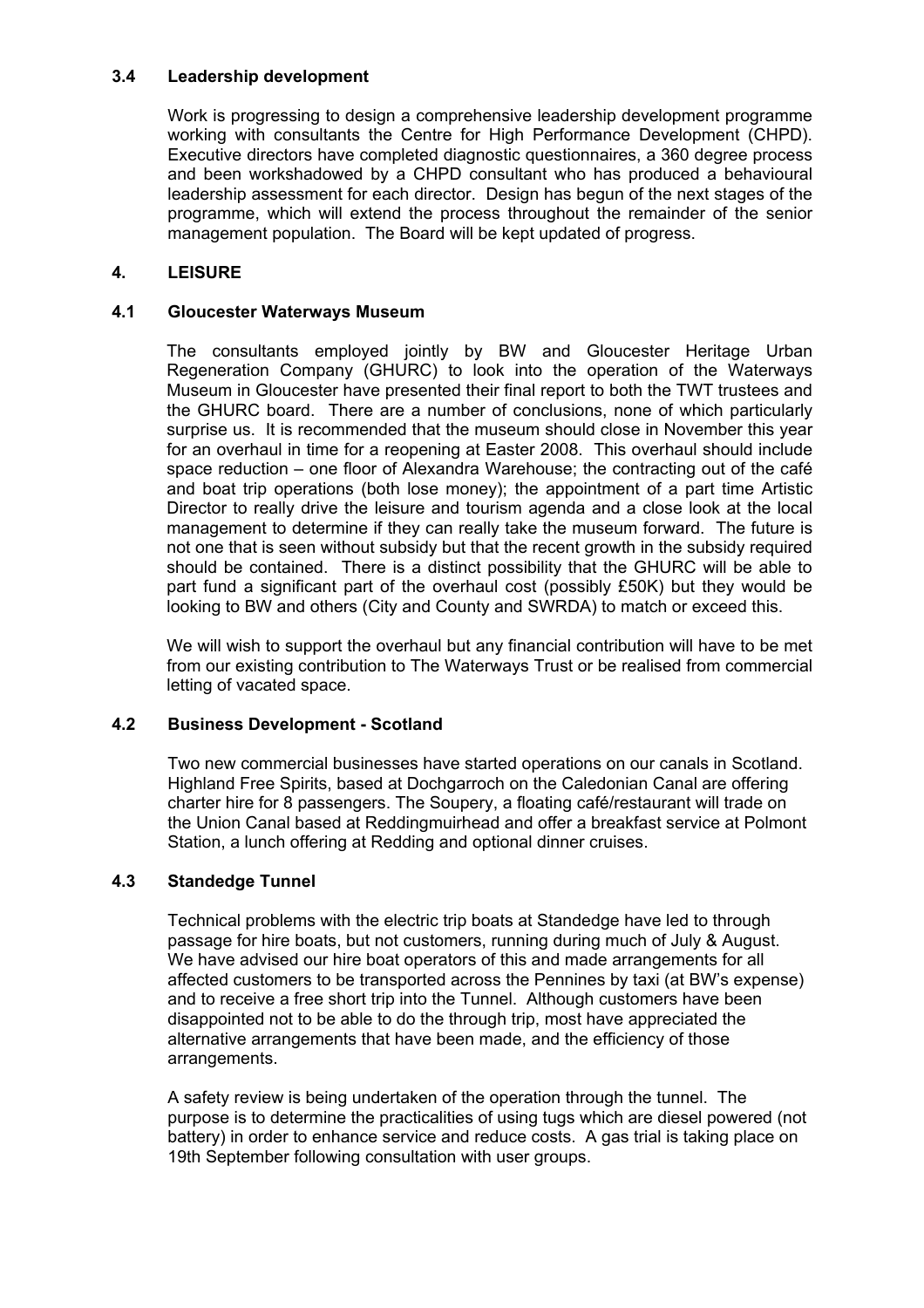## **5. RESTORATION/REGENERATION**

## **5.1 Wendover Arm**

The Wendover Arm was originally built to supply water to the Tring summit of the Grand Union Canal. Problems with leakage along part of its length lead to its abandonment to navigation 100 years ago. The Wendover Arm Trust is now restoring the Arm to a navigable state with some 750 members, 50 of whom are active either in the restoration itself or in running the Tring Canal Festival the annual main fund raising event.

Phase 1 of restoration is now complete. Phase 2 consists of 3km of channel from Tringford to Drayton Beauchamp and is scheduled for completion in 2011. British Waterways is supporting this phase of the restoration with an investment of £200k. This amount would have to be spent on replacing the feeder pipeline if the Trust were not relining the channel.

Phase 3 of the restoration will complete the section to Wendover and consists of water below navigation level. This section presents a number of major challenges; three low level road bridges, dredging and the impact on wildlife along the 'chalk stream' environment. The Trust has started to look into funding for this length but have not yet committed to construction.

## **5.2 Bancroft Basin Bridge, Stratford**

 The replacement footbridge over the Bancroft canal basin referred to in my last report has been granted planning permission. The canal society, who had seen the bridge as a symbol of the restorers' efforts and wanted it to remain, are now looking to work with BW in finalising the design to best suit boating customers and find a new home for the current bridge.

## **6. PROPERTY**

## **6.1 Jericho Bridge Proposals**

BW responded to this application consultation, noting the difficulties in designing the proposed bridge. This location is particularly sensitive, being in the Oxford Central Conservation Area and would be visible from Isis Bridge to the south. Isis Bridge is listed and the current view of the bridge from the north is particularly attractive.

Opponents have prepared an alternative bridge design, locating it further north to reduce visual impact on Isis Bridge.

A revised design has also been prepared by the developer's consultants PRP. This is for a simple lifting bridge at existing levels and involves narrowing the canal .This is being internally tested for operational feasibility with a view to submitting this revised design to Oxford City Council shortly.

## **6.2 Boots Development**

 Boots have invited the East Midlands business unit team to a consultation meeting to discuss their Masterplan for the Beeston site in Nottingham. The mixed-use development alongside the Notts Beeston Canal provides a number of opportunities for BW: an additional bridge, access rights, visitor moorings and an offside towpath are included. The 25 year plan will create a new waterside destination surrounded by both residential and commercial property in the region.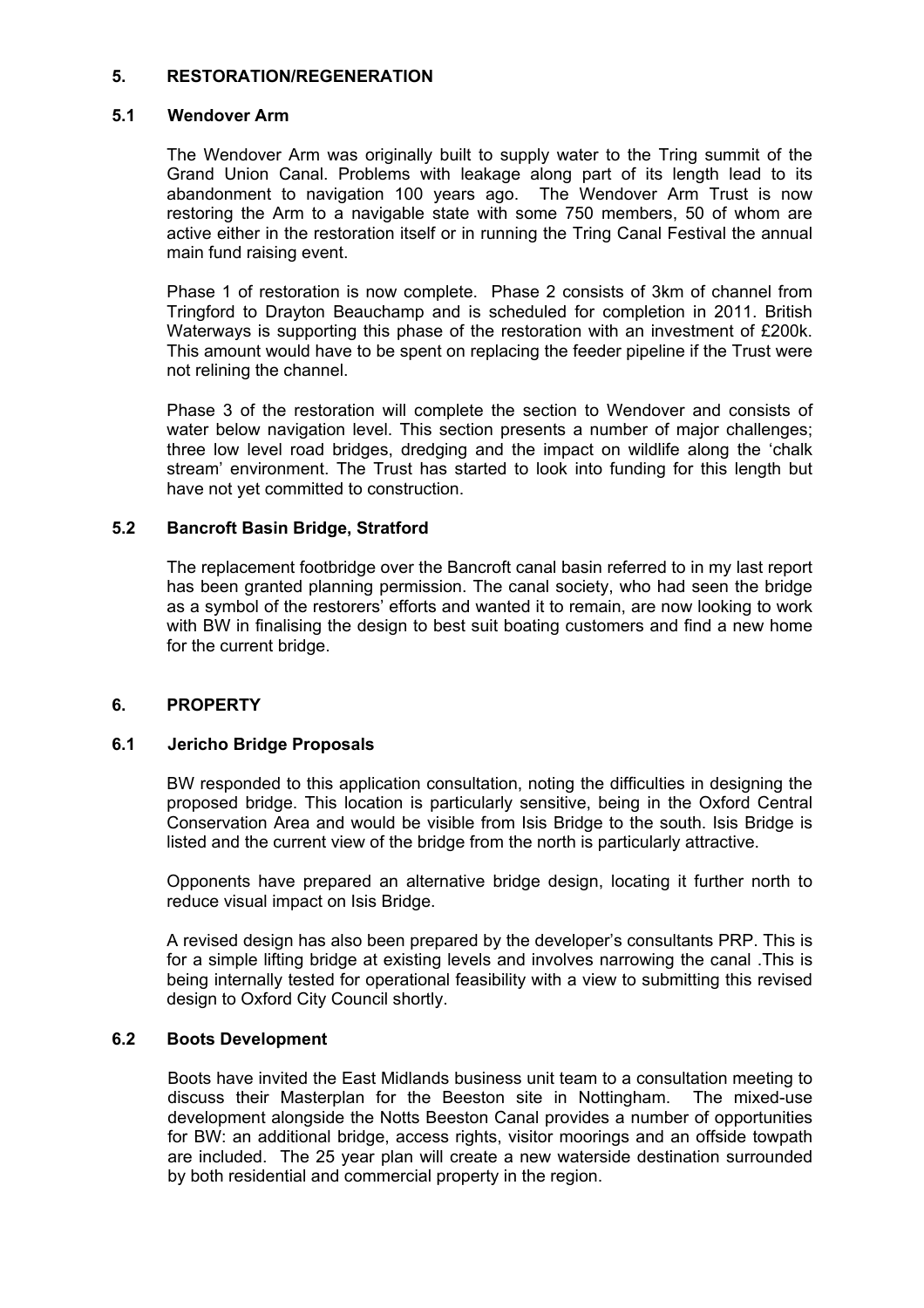## **6.3 BW Scotland Offices, Applecross Street, Glasgow**

 Our property team has identified a number of medium term opportunities to relocate the existing Applecross Street offices. These are located along the Glasgow Canal Corridor and are likely to form part of the wider regeneration of the area, in conjunction with ISIS. It is anticipated that the relocation will be delivered over a 5 year period, therefore it is proposed that the existing Applecross facilities be refurbished to cover the intervening period. The staff consultation process is now largely complete with the refurbishment programme due to commence before the end of 2007.

# **7. CORPORATE SOCIAL RESPONSIBILITY**

## **7.1 Angling**

On the  $4<sup>th</sup>$  of August the annual 'Get Hooked on Fishing' match organised by West Yorkshire Police and Wakefield Angling Club was held on the Calder and Hebble Navigation. The event saw 117 junior anglers on the bank that day. The general manager and angling officer handed out prizes and trophies after the match to the winning individuals.

## **8. LEGAL AND REGULATORY ISSUES**

#### **8.1 Tees Barrage**

The Environment Agency has served notice revoking the Provisional Licence for the fish-pass at the barrage under the Salmon and Freshwater Fisheries Act 1975. Board members may recall earlier reports to it on the concerns expressed by the Anglers Conservation Association about the effectiveness of the fish-pass and the pressure they were putting on the EA.

The action of the EA is disappointing as BW has undertaken some improvement works and was in discussion with the EA about further works and monitoring methodology. The revocation was clearly provoked by threats from the ACA to seek a judicial review of the EA.

Legal advice received is that the EA do not have proper grounds to revoke and therefore, regrettably, it may be necessary for BW to itself seek a judicial review of the EA in order to preserve the status quo. It is hoped legal proceedings can be avoided and further information will be given at the Board meeting.

## **8.2 Upper Lode Lock – Diving Fatality**

The inquest into the death of David Moore in October 2004 when diving at Upper Lode Lock in support of a lock gate replacement project is likely to be heard before the end of the year. A pre-hearing meeting is due to take place this month. A letter before action has been received from solicitors acting on behalf of the family of the deceased. The CPS has decided not to undertake any criminal proceedings in respect of the death though it is anticipated the HSE will. BW is of the view that the diving contractor, who had sole control of the dive under the diving regulations, is the primary party at risk of Health & Safety prosecution.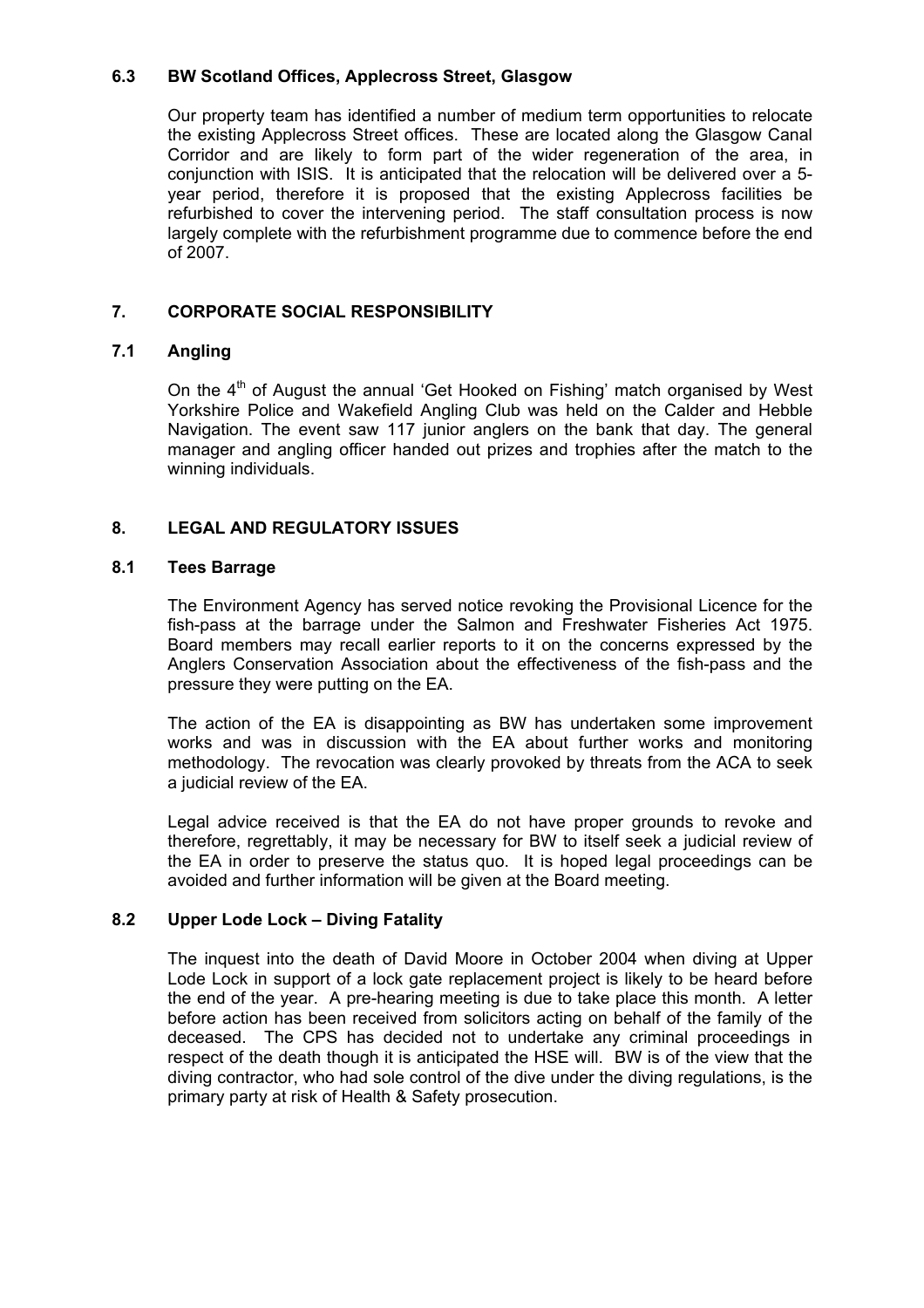## **8.3 Purchasing Card Fraud**

 John Butterly, the former BW Education Manager dismissed in February, was sentenced to 14 months imprisonment at Mold Crown Court on 23 August when he admitted eight charges of false accounting. The charges resulted from misuse of a BW procurement payment card which had been discovered by an Internal Audit Financial Healthcheck. He admitted to at least £34,670 of unlawful purchases. Following this conviction the losses to BW will be pursued through the criminal courts under the Proceeds of Crime Act 2002 which is a more effective remedy than the civil courts in these circumstances.

## **9. CORE WATERWAY**

## **9.1 Tringford Reservoirs – Blue Green Algae Prosecution**

On 27 July 2007, at a preliminary hearing, BW pleaded not guilty to pollution charges concerning the escape of blue-green algae and/or deoxygenated water from the Tringford reservoirs to the Grand Union canal in August & September 2005. EA have requested further time to submit evidence. With a second pre-trial hearing in late November it is unlikely the case will be heard (in the Magistrates Court before a District Judge) before early next year.

 Blue Green Algae has reappeared recently within the Tring Reservoirs Group. In partnership with the Environment Agency (EA) a real time water quality monitoring system has been installed in the Wendover Arm of the Grand Union Canal at the point of discharge from the reservoir pumping station which will alarm prior to any fish mortality occurring. Via the routine algal monitoring on 21 August we identified algal blooms in the reservoirs at the EA's threshold levels and put control measures in place in order maintain supply to the canal network. Throughout we have kept a positive and close working relationship with EA staff. As a consequence we have been able to provide quantitive data based upon the EA's own guidance with regard to algae levels and demonstrate that we have acted quickly to prevent the discharge of blue green algae whilst maintaining supply to the canal. We currently have confirmed Blue Green Algae in three of the four reservoirs and are maintaining supply via uncontaminated resources. Navigation restrictions continue in the Marsworth flight and Aylesbury Arm. Dosing with hydrogen peroxide will start w/c 3 September in order to maintain supply to the Tring Summit.

## **9.2 Network Reliability**

 Two significant incidents on the Llangollen Canal have been managed. A bed valve failure resulted in a 24hr emergency stoppage at Hindburn in Shropshire. A lift bridge hinge pin failure at Fron resulted in a 3 day restriction to road traffic, the erection of a temporary pedestrian footbridge and a 1 day closure to navigation to effect repairs to the lift bridge. Tests are being conducted on the failed element.

## **9.3 Dispute with landowner – Chesterfield Canal**

 The operational team have been forced to recover a BW operational vehicle under police supervision when a local landowner took exception to the vehicle being parked (partly) on his land and fenced the vehicle in with wooden fencing and old vehicles. The landowner refused to return the vehicle. The landowner has had a long standing dispute with BW with regard to land ownership on the Chesterfield Canal and in fact owes BW several thousands of pounds from a previous court case which was found in our favour. Whilst on this occasion BW were at fault for parking on land not owned by BW, it is likely that the landowner will continue to attempt to hamper BW's operations in any way possible and consideration is being given as to whether an injunction can be taken against him.